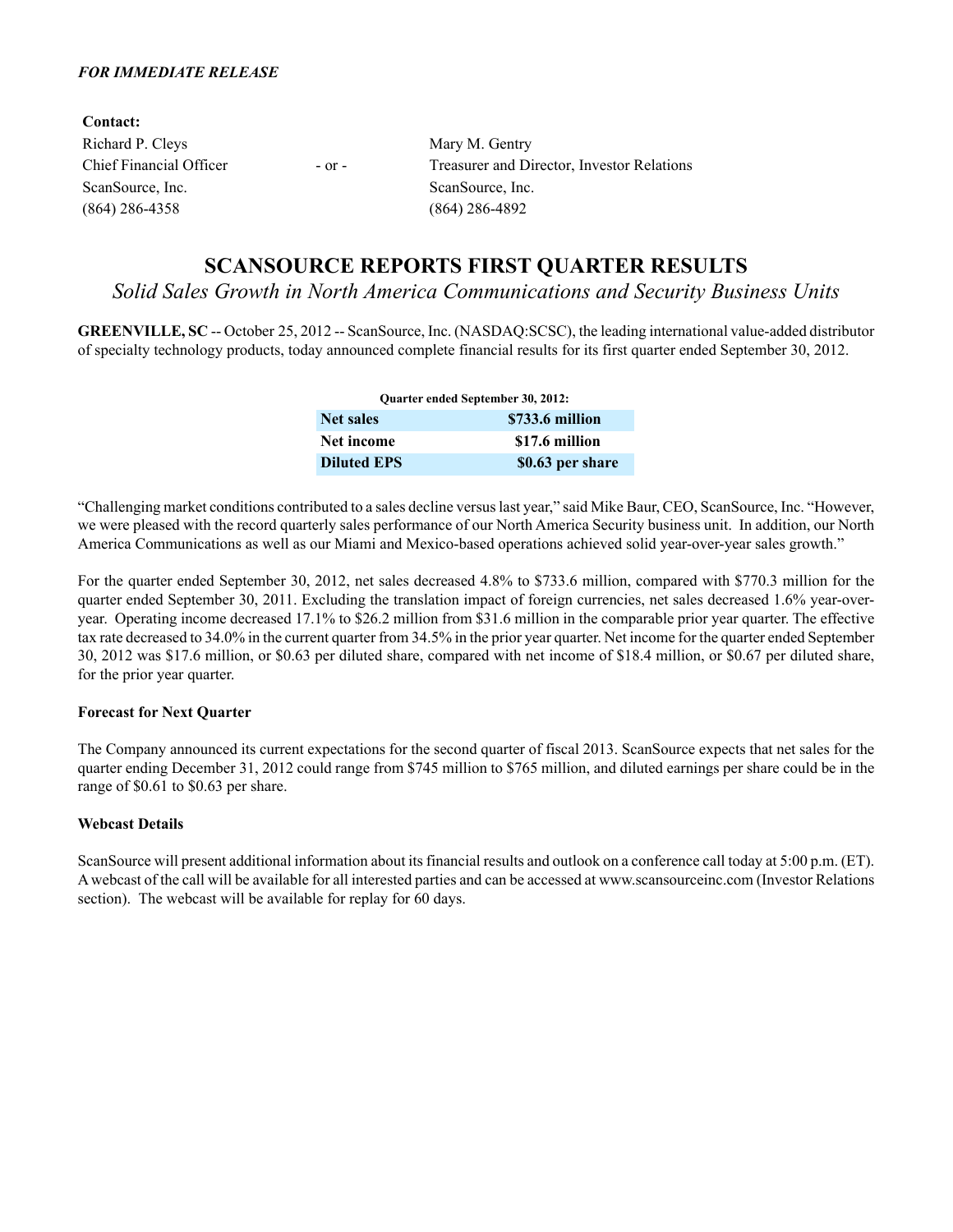### **ScanSource Reports First Quarter Results**

#### **Safe Harbor Statement**

This press release contains comments that are "forward-looking" statements that involve risks and uncertainties; these statements are subject to the safe harbor created by the Private Securities Litigation Reform Act of 1995. Any number of important factors could cause actual results to differ materially from anticipated or forecasted results, including, but not limited to, factors affecting our expanded operations in emerging markets, such as Brazil, that expose us to greater political and economic volatility than our operations in established markets; additional costs and delays in connection with the implementation of our new ERPsystem; our ability to forecast volatility in earnings resulting from the quarterly revaluation of our earnout obligation to the sellers of CDC; macroeconomic circumstances that could impact our business, such as currency fluctuations; continued adverse capital and credit market conditions; and an economic downturn. For more information concerning factors that could cause actual results to differ from anticipated results, see the Company's annual report on Form 10-K for the year ended June 30, 2012 filed with the Securities and Exchange Commission. Except as may be required by law, the Company expressly disclaims any obligation to update these forward-looking statements to reflect events or circumstances after the date of this press release or to reflect the occurrence of unanticipated events.

#### **Non-GAAP Financial Information**

In addition to disclosing results that are determined in accordance with United States Generally Accepted Accounting Principles ("GAAP"), the Company also discloses non-GAAP measures. Management uses return on invested capital ("ROIC"), a non-GAAP measure, as a performance measurement because management believes that this metric best balances the Company's operating results with its asset and liability management. In addition, the Company's Board of Directors uses ROIC in evaluating management performance and setting management compensation. The Company also discloses the percentage change in net sales excluding the impact of foreign currency exchange rates to better assess the changes from period periods.

Analysis of results and outlook on a non-GAAPbasis should be used as a complement to, and in conjunction with, data presented in accordance with GAAP. Areconciliation of the Company's non-GAAPfinancial information to GAAPis set forth in a following table.

#### **About ScanSource, Inc.**

ScanSource, Inc. (NASDAQ:SCSC) is the leading international distributor of specialty technology products, consisting of seven sales units in North America, Latin America and Europe. ScanSource POS and Barcoding in North America, Latin America and Europe delivers AIDC and POS solutions; Catalyst Telecom in the U.S. and ScanSource Communications in North America and Europe, provide voice, video, data and converged communications equipment; and ScanSource Security in North America offers physical security solutions. Founded in 1992, the company ranks #760 on the Fortune 1000. For more information, call the tollfree sales telephone number at 800.944.2432 or visit www.scansourceinc.com.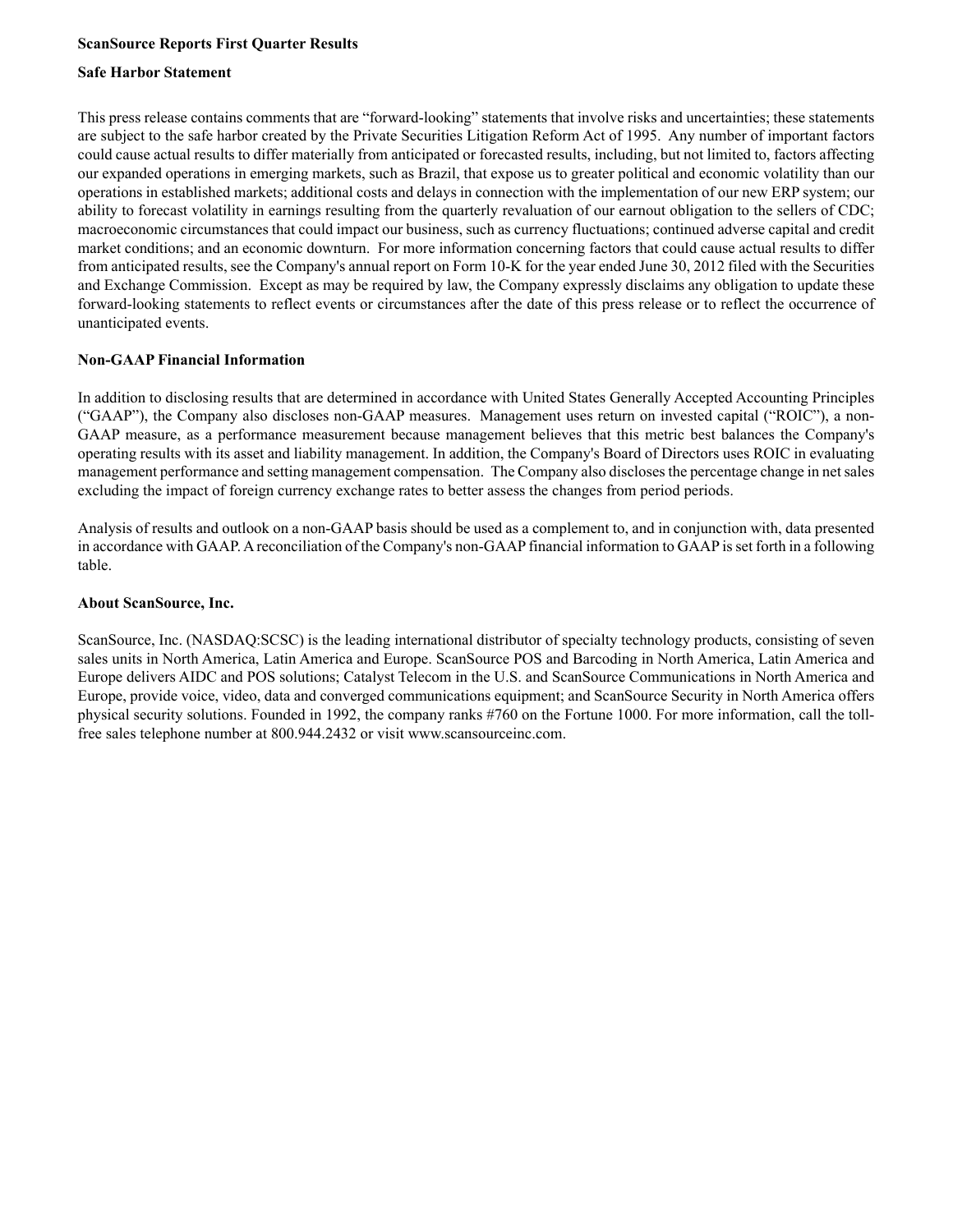## **ScanSource, Inc. and Subsidiaries Condensed Consolidated Balance Sheets (Unaudited) (in thousands)**

|                                                                    |                 | <b>September 30, 2012</b> |                          | June 30, 2012* |  |
|--------------------------------------------------------------------|-----------------|---------------------------|--------------------------|----------------|--|
| <b>Assets</b>                                                      |                 |                           |                          |                |  |
| Current assets:                                                    |                 |                           |                          |                |  |
| Cash and cash equivalents                                          | \$              | 38,731                    | $\sqrt{3}$               | 29,173         |  |
| Accounts receivable, less allowance of                             |                 | 468,718                   |                          | 470,808        |  |
| \$28,744 at September 30, 2012                                     |                 |                           |                          |                |  |
| \$27,349 at June 30, 2012                                          |                 |                           |                          |                |  |
| Inventories                                                        |                 | 471,014                   |                          | 475,479        |  |
| Prepaid expenses and other current assets                          |                 | 38,730                    |                          | 41,846         |  |
| Deferred income taxes                                              |                 | 15,138                    |                          | 14,624         |  |
| Total current assets                                               |                 | 1,032,331                 |                          | 1,031,930      |  |
| Property and equipment, net                                        |                 | 48,328                    |                          | 48,785         |  |
| Goodwill                                                           |                 | 54,187                    |                          | 53,885         |  |
| Other non-current assets, including identifiable intangible assets |                 | 73,244                    |                          | 67,206         |  |
| <b>Total assets</b>                                                | \$              | 1,208,090                 | $\overline{\$}$          | 1,201,806      |  |
| <b>Liabilities and Shareholders' Equity</b>                        |                 |                           |                          |                |  |
| Current liabilities:                                               |                 |                           |                          |                |  |
| Short-term borrowings                                              | \$              |                           | $\mathcal{S}$            | 4,268          |  |
| Current portion of contingent consideration                        |                 | 9,816                     |                          | 4,976          |  |
| Accounts payable                                                   |                 | 384,111                   |                          | 419,683        |  |
| Accrued expenses and other current liabilities                     |                 | 62,210                    |                          | 67,776         |  |
| Income taxes payable                                               |                 | 10,058                    |                          | 1,698          |  |
| <b>Total current liabilities</b>                                   |                 | 466,195                   |                          | 498,401        |  |
| Deferred income taxes                                              |                 | 3,318                     |                          |                |  |
| Long-term debt                                                     |                 | 5,429                     |                          | 5,429          |  |
| Borrowings under revolving credit facility                         |                 | 12,215                    |                          |                |  |
| Long-term portion of contingent consideration                      |                 | 7,526                     |                          | 11,677         |  |
| Other long-term liabilities                                        |                 | 37,271                    |                          | 33,988         |  |
| <b>Total liabilities</b>                                           |                 | 531,954                   |                          | 549,495        |  |
| Shareholders' equity:                                              |                 |                           |                          |                |  |
| Common stock                                                       |                 | 142,604                   |                          | 139,557        |  |
| Retained earnings                                                  |                 | 552,086                   |                          | 534,445        |  |
| Accumulated other comprehensive income (loss)                      |                 | (18, 554)                 |                          | (21,691)       |  |
| Total shareholders' equity                                         |                 | 676,136                   |                          | 652,311        |  |
| Total liabilities and shareholders' equity                         | $\overline{\$}$ | 1,208,090                 | $\overline{\mathcal{S}}$ | 1,201,806      |  |

\* Derived from audited financial statements.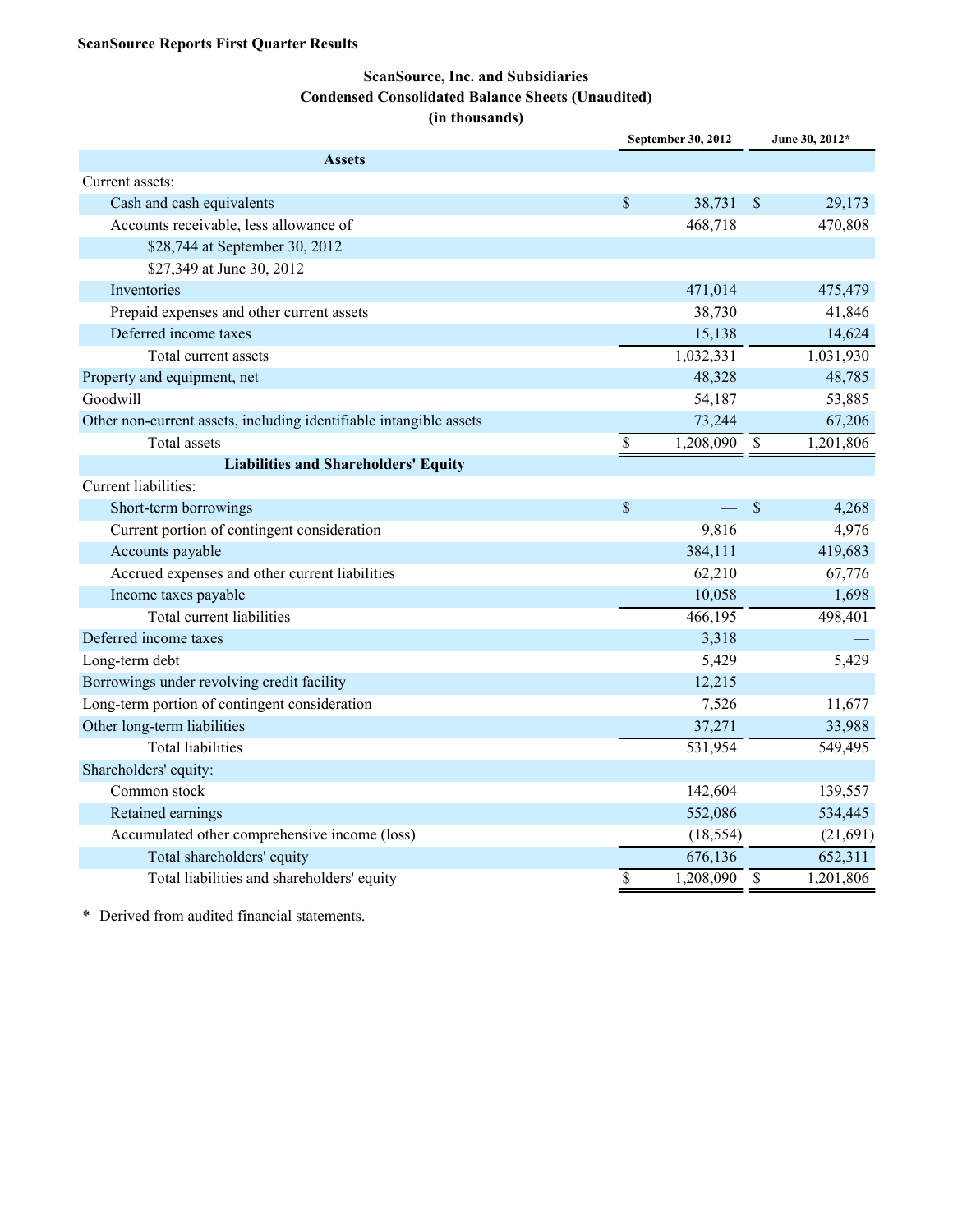# **ScanSource Reports First Quarter Results**

## **ScanSource, Inc. and Subsidiaries Condensed Consolidated Income Statements (Unaudited) (in thousands)**

|                                                  |             | <b>Ouarter</b> ended<br>September 30, |                    |         |
|--------------------------------------------------|-------------|---------------------------------------|--------------------|---------|
|                                                  |             | 2012                                  |                    | 2011    |
| Net sales                                        | $\mathbf S$ | 733,605                               | $\mathbf{\hat{s}}$ | 770,259 |
| Cost of goods sold                               |             | 659,565                               |                    | 691,169 |
| Gross profit                                     |             | 74,040                                |                    | 79,090  |
| Operating expenses:                              |             |                                       |                    |         |
| Selling, general and administrative expenses     |             | 47,061                                |                    | 46,569  |
| Change in fair value of contingent consideration |             | 764                                   |                    | 894     |
| Operating income                                 |             | 26,215                                |                    | 31,627  |
| Other expense (income):                          |             |                                       |                    |         |
| Interest expense                                 |             | 124                                   |                    | 486     |
| Interest income                                  |             | (633)                                 |                    | (450)   |
| Other, net                                       |             | (15)                                  |                    | 3,530   |
| Income before income taxes                       |             | 26,739                                |                    | 28,061  |
| Provision for income taxes                       |             | 9,097                                 |                    | 9,681   |
| Net income                                       |             | 17,642                                | \$.                | 18,380  |
| Per share data:                                  |             |                                       |                    |         |
| Weighted-average shares outstanding, basic       |             | 27,618                                |                    | 27,138  |
| Net income per common share, basic               | S.          | 0.64                                  | $\mathbf{\$}$      | 0.68    |
|                                                  |             |                                       |                    |         |
| Weighted-average shares outstanding, diluted     |             | 27,901                                |                    | 27,551  |
| Net income per common share, diluted             | \$          | 0.63                                  | \$                 | 0.67    |